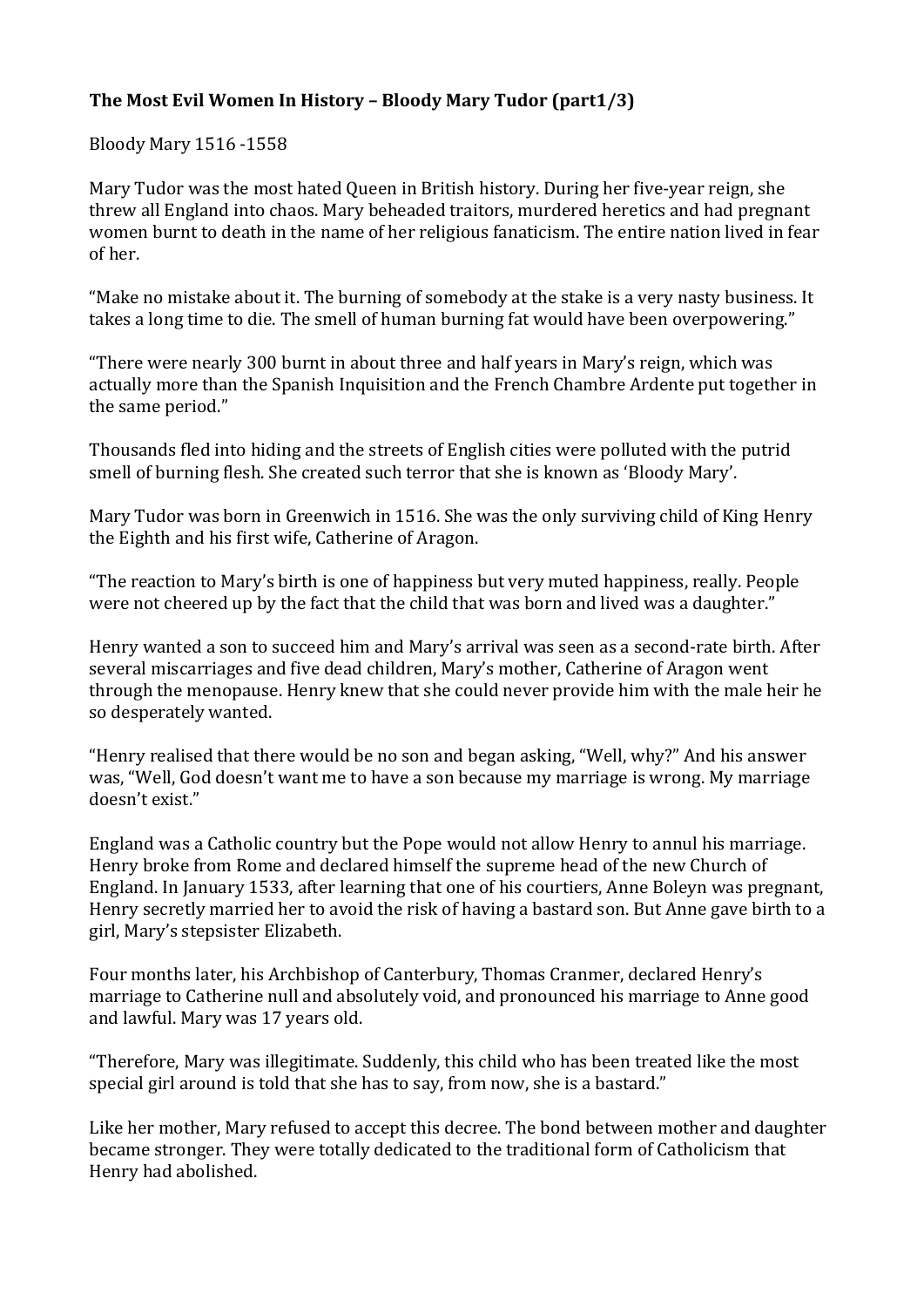"Right in the centre of Mary's life was a drama. It's called the Mass. It's a drama of light and colour, and Latin and music and at the heart of it, you make God on a table out of bread and wine. And for Mary, that was absolutely central."

When Catherine's health began to deteriorate, Mary was banished from her room. Catherine died in 1536 without ever seeing her daughter again. Mary finally signed her father's act of succession in the same year but she didn't hide her hatred of Anne Boleyn.

"I think Mary is pushed aside by Anne Boleyn, There's no doubt about that. She would have regarded, as her mother regarded, Anne Boleyn as what the Spanish ambassador always calls Anne Boleyn, which is 'The Whore'."

"She is very obstinate, very difficult. I mean, that comes out very clearly with her conflict with her father and in her relationship with Anne Boleyn. What you see is what you get and pretty rough it is too when she is in that mood."

Now in her early 20s, the constant psychological strain began to takes its toll on Mary's health.

"It is a period of enormous stress for her. I mean, she has menstrual problems anyway, almost from the word 'go' and they get very much worse."

Her disfavour with her father led Mary to live in fear of her life.

"There were rumours in 1534 and 1535 of Mary's execution. The rumours are circulating amongst the ambassadors and amongst Mary's support network at court. Certainly Mary has a profound fear of being poisoned and this fear never really leaves her."

Mary's fragile physical and mental state took a further blow when Henry finally had a final child with his fourth wife, Jane Seymour in 1537.

"Henry the Eighth at last has his longed looked-for male heir and there is tremendous rejoicing at court, and there is tremendous rejoicing all over England as well. Hogsheads of wine were broken open at market crosses and in parish churches. People celebrated, people set off fireworks and bonfires."

With his male heir in place, Henry the Eighth decided to rewrite the succession.

"Obviously, the person who would succeed would be his son but what would happen after that? Well, he did have were these two bastard daughters, Mary and Elizabeth. And so, Henry decided he'd get the succession tidied up in that order: Edward first, then Mary, then Elizabeth."

Henry the Eighth died in 1547 when Mary was 34. Her brother Edward became King at the age of 9 under the protection of Protestant advisors.

"He is a young, healthy, vigorous Prince. But he is also a convinced Protestant. He is a serious Evangelical. He is far, far more Protestant than Henry the Eighth has ever been."

"I think Mary is drastically shocked by the direction that Edwardian religious policy takes. Churches are being whitewashed; statues and stained glass windows were being taken out.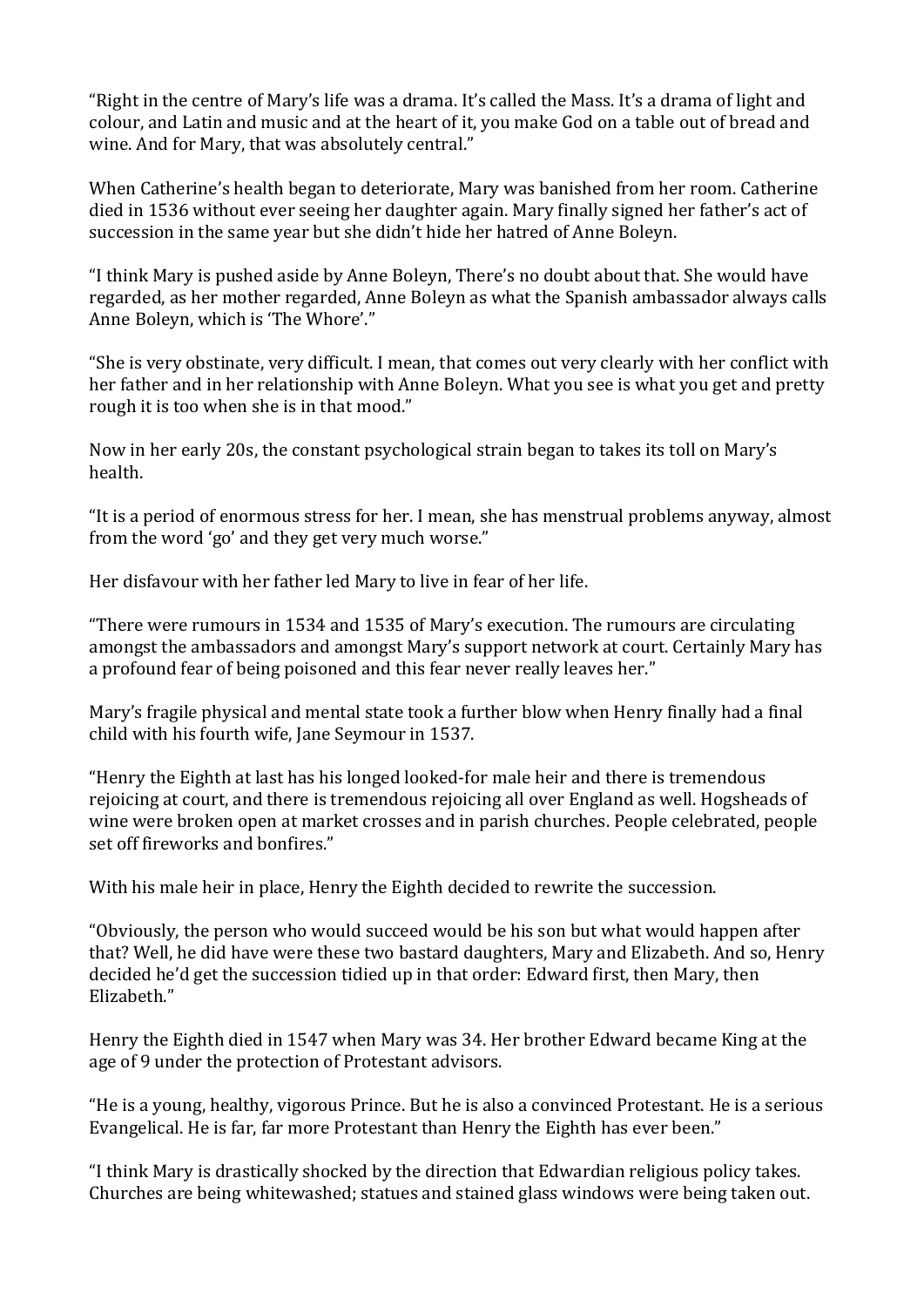Protestant doctrines being officially preached in the Church and the Mass is replaced with a service in English, and it's that that sparks Mary's really conspicuous disobedience to the government of her young brother."

"During Edward's reign, I think she must have felt that this was it. There was no future and there would be no chance that her beloved world, her religion, anything would survive that entire Protestant revolution which Edward was carrying out."

The years of stress and illness had turned Mary into a pale, bitter woman. Her faith became her obsession. On several occasions, Edward sent deputations to persuade Mary to accept his new religion. Sticking to her religious principles, she refused to bow to her younger brother's demands.

"The Mass, Sacrament of the Altar, is central to her personal faith and it's Edward's council, it's the heretics who tried to get rid of that. That is why she hates heretics."

Her stand was supported by the Spanish monarchy, who were burning Protestants at the stake for rejecting Catholicism. But in England, these heretics were in power. There seemed no chance of returning to the Catholic faith while her brother was on the throne. Edward suddenly became ill in 1553 and the royal succession was again thrown into chaos.

"As Edward the Sixth, he is lying dying. He is fully aware that he is facing a crisis. It looks strongly as if the only option for the succession is for Mary to come to the throne. Mary, as we know, has battled against Edward to retain the Mass in her own household. So this pious little Protestant evangelical King is faced with all his work being undone – the temple being rant asunder, Catholicism returning to England – and so he inaugurates a plot."

Edward's advisors proposed Mary's Protestant cousin, Lady Jane Grey as heir to the throne. Supported by the Archbishop of Canterbury, Thomas Cranmer, Lady Jane ruled for only nine days before Mary, who had won the support of London, took the throne. She was not going to let her one and only chance to rule pass her by.

"So what made people want Mary and not Queen Jane? Well, it was actually blood."

## **The Most Evil Women In History - Bloody Mary Tudor (part2/3)**

"They wanted Henry the Eighth's blood and that was Mary's slogan: "I am Henry the Eighth's daughter. Jane isn't." The interesting thing is that Mary did not mention religion. She didn't say a thing about religion, and that was quite deliberate and quite clever because she was being supported now by Protestants as well as Catholics. Both sides rallied to that sort of Stalin-like memory of Henry, the power of the old King, and that' what got her to London in under a fortnight.

In July 1553, Mary Tudor was 37 years old when she was crowned Queen of all England at Westminster Abbey. She was determined to restore the Catholic allegiance and to punish those who had made her last 25 years a misery. The same year, she cemented her ties to Catholic Europe in a marriage of alliance with King Philip the Second of Spain.

"Phillip must have been a little crestfallen, should we say, at the thought of marrying Mary. She was older, she was notoriously not much fun."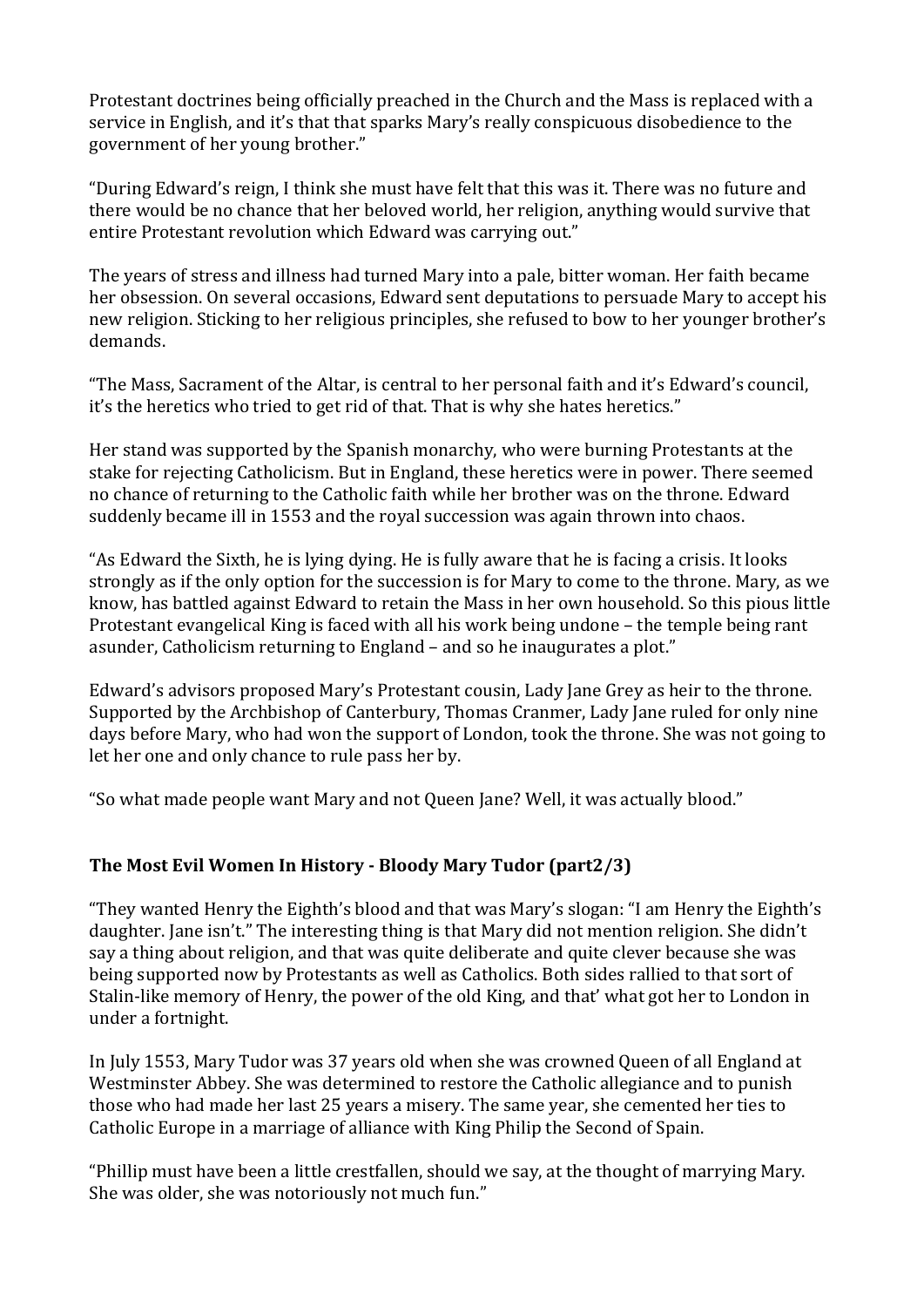"She marries at age 37. She was an old maid by that time and I think that screwed her up quite considerably as well."

For the Protestant nobility, it was hard to accept a female Catholic Queen but impossible to accept a foreign Catholic king. Within months of taking the throne, a large-scale Protestant rebellion was crushed by Mary. She decided to show her enemies how swift her Catholic justice would be.

"So there are hangings. A number of the rebel leaders is dispatched. The Duke of Suffolk is executed. Poor little Jane Grey, the nine-days Queen, is now executed as well. There is a fear at one stage that Princess Elizabeth herself may be facing execution. Certainly this is a rumour being reported by the ambassadors at that time, and a number of the rebels from Kent are sent back to their Shires and hanged in their own home parishes in order to discourage future rebellion."

Now she was Queen, Mary would return her country to the Catholic fold by all means necessary. Protestant England was about to experience the revenge of Mary Tudor. After years of confusion, paranoia and turmoil, the Catholic Queen Mary Tudor was in the position to avenge her Protestant tormentors. In her eyes, the crimes against her had been committed in the name of the Church of England. She would purge the nation of its Satanic presence.

"The first thing that Mary has to do in association with her privy council and her principle advisors is to recreate the medieval laws that mean that you can be burned at the stake for heresy."

"Mary would have defined heresy as the Church would have defined it. And that doesn't just mean being wrong. It means persisting in being wrong and if they go on saying what they have said before, that the Mass is a blasphemy, that the Pope is the anti-Christ, then you have to burn them."

The horrific ritual of burning at the stake proved a useful tool for Mary and her government.

"They want other people to watch and think heresy is an illness within the body politic and it needs to be purged, it needs to be burnt out and destroyed."

Mary was determined that the burnings were carried out to produce maximum effect.

"Touching punishment of heretics. Methink it ought to be done without rashness, that it maybe evident to all this realm how *I* minister true justice."

Mary's plan to cleanse England of the Protestant curse turned into a frenzy of killing. Hundreds were burnt to death. First the bishops, then Protestant preachers and even their families. Burnings took place in town squares all over the country. Those classed as heretics were killed without mercy.

"A horrible case in the Channel Islands where a pregnant woman was put onto the fire and her baby was born in the fire, and it was thrown back."

"I think many ordinary Catholics in the reign of Mary viewed the burnings of Protestants with horror. Although Catholic families may not like the prayer of the English, they may not like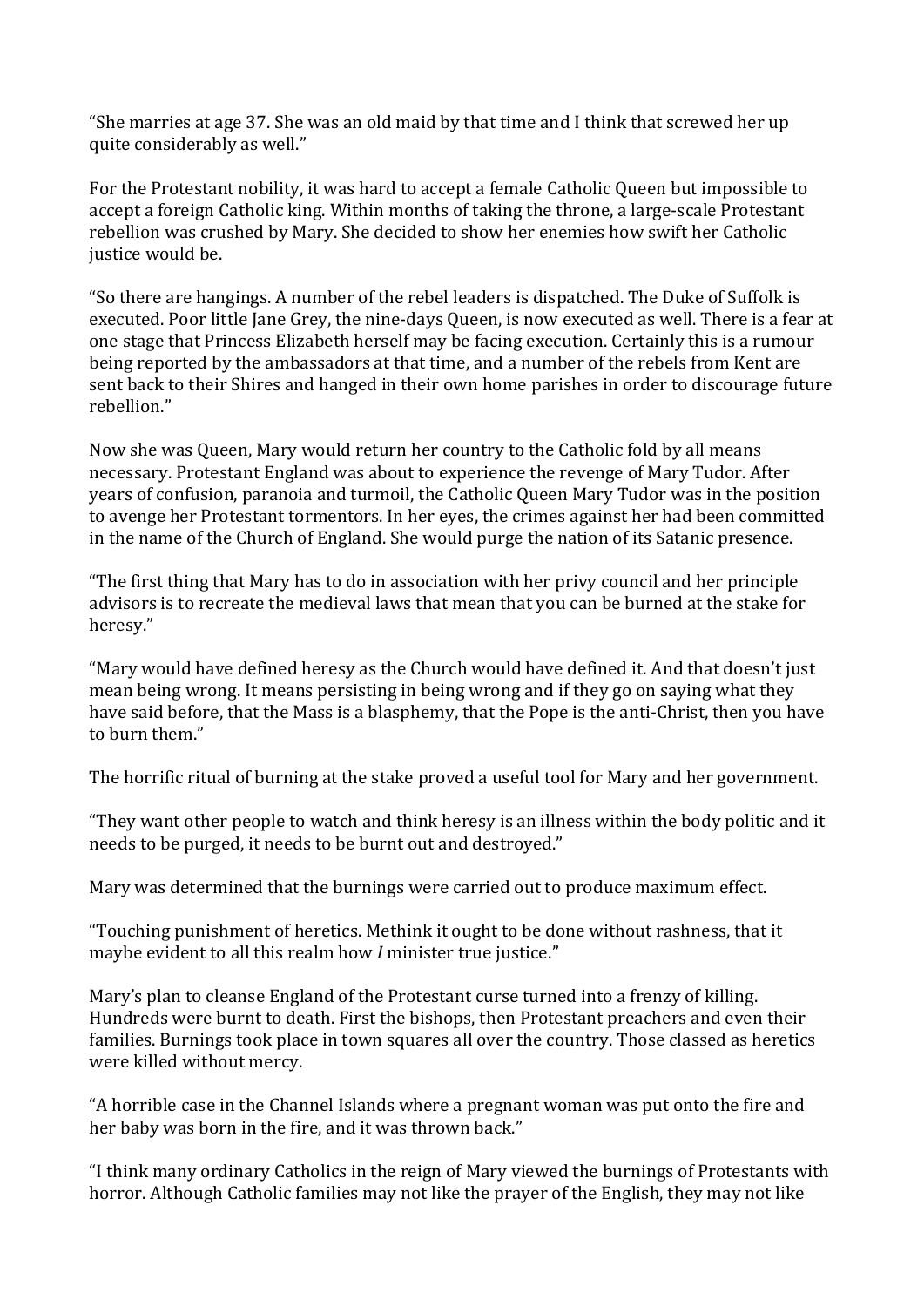the fact that during the reign of Edward the Sixth, their churches had been cleansed of all the Catholic liturgical kit that they were so attached to, this does not mean that Catholic families want to see their neighbours burned at the stake. Make no mistake about it. The burning of somebody at the stake is a very nasty business. It takes a long time to die. Where you have mass burnings, where you have a number of Protestants being burnt at the same time, the smell of human burning fat would have been overpowering."

"The persecution is a duty, a religious duty, because in order to save the souls of her subjects, she has got to eradicate the virus of heresy. She's a fanatic."

While Mary's religious persecutions proved unpopular with her subjects, her marriage with Philip was a sham.

"Did he ever loved her in the conventional romantic sense? I think it's very doubtful but he did always regard her as his aunt, *mi tia madura*."

Mary was 11 years older than her husband. She failed to bear him a child, something she refused to accept.

"We know that she has two phantom pregnancies. Exactly what causes them, we don't know and one assumes there must be some balance between something physical – maybe some kind of tumour, who knows – and something psychological and it is plain she is desperate to have a child and to continue the Tudor line, and to continue her Catholic religious settlement by having children of her own rather than things passing on to Elizabeth.

"It was obvious to everybody except Mary herself that she was never going to have a child. But a barren wife is no use to him at all."

"In the end, Philip went back to Spain. He had a lot else to do than be in England. So he left the Queen nursing her delusions of pregnancy and in the last year, her health was going. It became clear she was dying."

With her health failing, Mary was determined to exact merciless revenge on those who had wronged her in the past.

"It's clear that the break-up of her parents' marriage was enormously important to her and the key to that is seeing her relentlessly…she pursued the man whom she blamed for that break-up, Thomas Cranmer who became the Archbishop of Canterbury precisely in order to break up her parents' marriage. Cranmer was a criminal in Mary's eyes. He had committed a series of crimes. The first was to end her mother's marriage. The second was to be part of the break with Rome. The third was then to change the Church to Protestantism, and the fourth was to support Lady Jane Grey. And she pursued him literally to death, not even to the grave because there was nothing left of him once he burnt at the stake at Oxford."

After his arrest, Cranmer was imprisoned in the Tower before being subjected into a series of show trials. The trials lasted for more than two years. Mary was publicly humiliating the figurehead of the Protestant heretic faith. He recanted his religion six times.

"Cranmer I think recanted because he was in a state of terrible mental confusion. He really thought he was a traitor. He really thought by him supporting Jane, he had betrayed God's anointed Mary. And with that in mind, I think you have to realise that he is a man who is in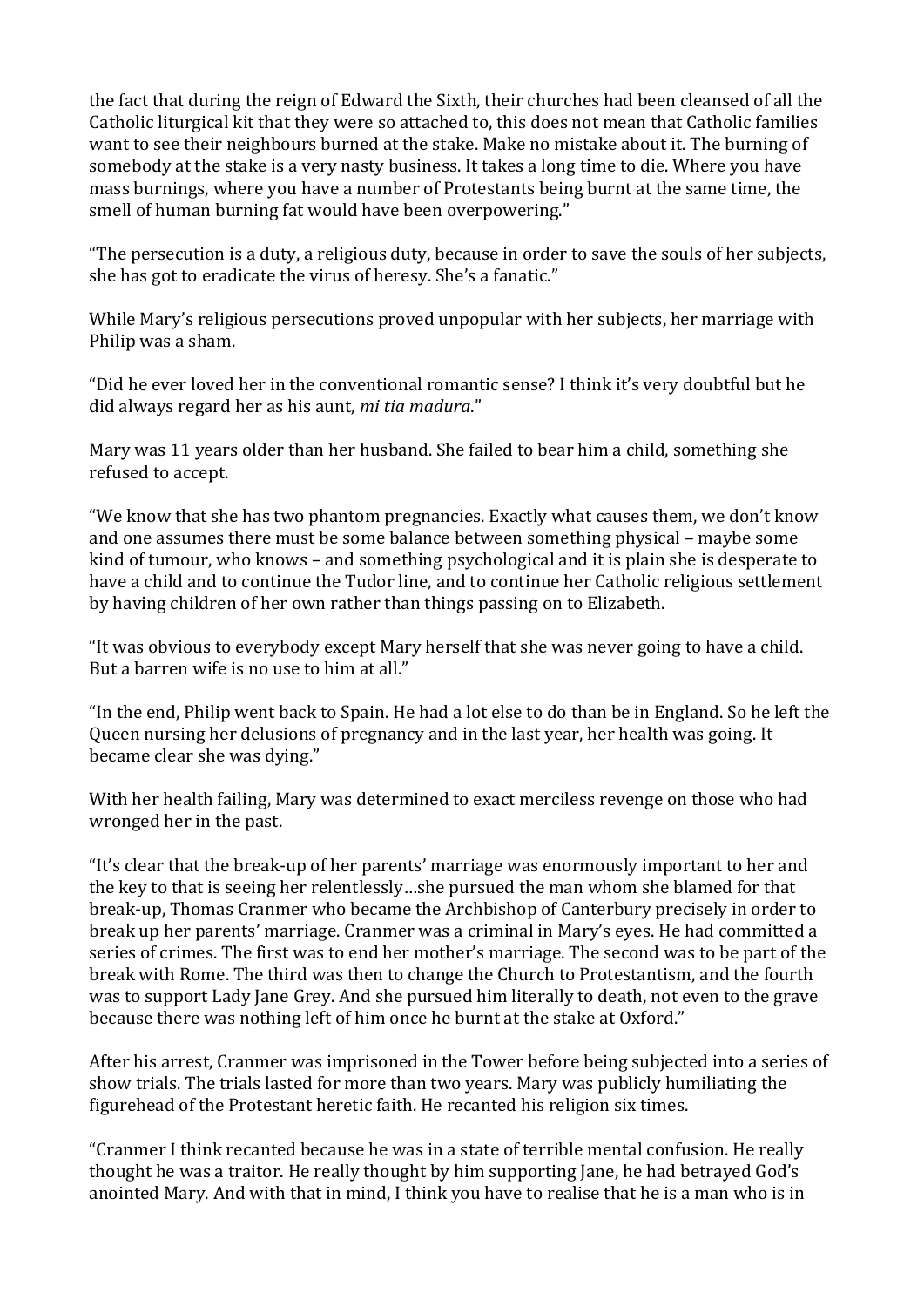prison, who has lost his friends, who is surrounded by very sophisticated Catholics telling him that he is a heretic, he is full of guilt and loneliness and in all that, it overwhelmed him."

Despite his recantations, he was still sentenced to death. He was 67 years old. Before he died, he was publicly shamed as a Protestant heretic. He had denied the authority of the one true Catholic Church and the Pope. He was burned at the stake in Oxford, in May 1556.

"Mary would simply not let him off the hook. He had done everything that the Church demanded."

## **The Most Evil Women In History - Bloody Mary Tudor (part3/3)**

"He had said that he was a heretic. He had said that he was sorry for being a heretic and he still died. Even at the time, people thought this was bad form. Catholics were embarrassed about it and the government's explanations which they put out as propaganda were not very convincing."

"There were nearly 300 burned in about three and half years in Mary's reign, which was actually more than the Spanish Inquisition and the French Chambre Ardente put together in the same period."

Mary's policy had a catastrophic effect. The nation united against her.

"Now, this is a very unequal policy I think because it falls particularly on those who can't get away into exile. So, we find that the poor are suffering, popular preachers, even the blind, women, pregnant women, are all burned at the stake."

"Protestantism suddenly becomes a credible religious movement, and the rank and file Protestants who had been looking at what was going to happen, they say, "This is real conviction. You don't die unless you are really convinced." You certainly don't go dying in that kind of way, horrible death. And therefore you begin to get other people prepared to go down the same road. And as soon as that begins to happen, the government is trapped."

After five years of tyranny, Bloody Mary had become a hated monarch.

"Mary is unpopular because of her marriage, because of the religious persecution. Most important of all, her regime loses its credibility when she fails to have a child. It is clearly going to come to an end when she dies."

The ill health that had troubled her from childhood finally caught up with Mary. As she lay dying, her country was falling apart. A flu epidemic swept through the cities and England's last foothold in Europe, the Fort of Calais, was lost to the French.

"Now, those events are read in a providential way by Protestant critics, that these disasters show that God is condemning Mary for her policies."

"And Mary herself, although she didn't accept that of course, was worried that she must have done something to upset God. I think she felt she had been a failure."

Mary Tudor, Queen Mary the First, died in 1558 at the age of 43.